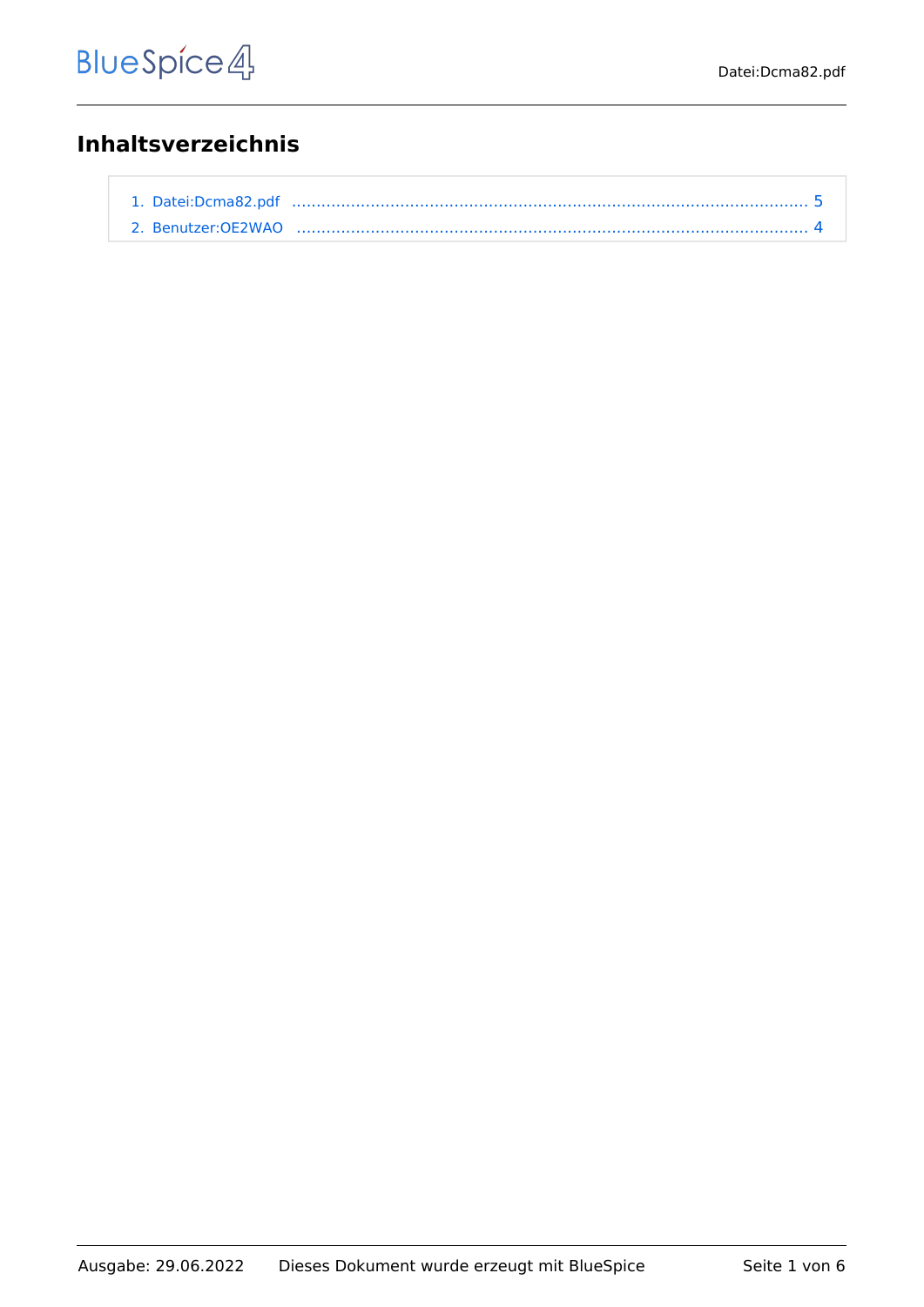## **Datei:Dcma82.pdf**

- $\bullet$ [Datei](#page-4-1)
- [Dateiversionen](#page-4-2)
- **•** [Dateiverwendung](#page-5-0)
- [Metadaten](#page-5-1)

|                                                                            | <b>MIGAGINATION AND LOCALITY</b><br>Industrial analy high source hid ringing highly and mix PC module. Rubit constitution                                        |
|----------------------------------------------------------------------------|------------------------------------------------------------------------------------------------------------------------------------------------------------------|
|                                                                            |                                                                                                                                                                  |
| <b><i>SEARCHARDS</i></b>                                                   | <b>STATISTICS</b>                                                                                                                                                |
|                                                                            | 1.125                                                                                                                                                            |
|                                                                            |                                                                                                                                                                  |
|                                                                            | 5.5 - 5. Paintings 1.5 - 5. Schwarzer Ville<br><b>DOWNER HEARING</b>                                                                                             |
| <b>Transport Delta</b>                                                     | <b>Connect</b>                                                                                                                                                   |
|                                                                            | <b>LES - LATING WAS IMAGED FOUNDAMENT</b><br>A 411 - A 447-658 St - Guide                                                                                        |
| <b>ENGINE</b>                                                              | <b>MARINE PRODUCT</b>                                                                                                                                            |
| <b><i>Distances</i></b>                                                    | LOAN AVE ANNE LOAN                                                                                                                                               |
|                                                                            | <b>8 80 TM</b>                                                                                                                                                   |
|                                                                            | <b>WINDOWS ARTS ARTS AND ASSESSED</b>                                                                                                                            |
|                                                                            | 1.011                                                                                                                                                            |
| <b><i>RAMAY MEAN</i></b>                                                   | FOR ATLANTA MATHE FROM                                                                                                                                           |
|                                                                            | $+11.7$                                                                                                                                                          |
|                                                                            | <b>WINDOWS STATE SERVICES</b>                                                                                                                                    |
|                                                                            | <b>FOR AS THE GUINE FROM</b>                                                                                                                                     |
|                                                                            | A 23 To formation the 41 to 16 To 16 Billion and Mary<br>THE FILTER PARK THE RETAIL BLUE THIS ASSISTED.                                                          |
| <b>Tutk Octa</b>                                                           | THE FRID TI RIN F TOOL AND STOLE AND THREE                                                                                                                       |
|                                                                            | The red business with receive                                                                                                                                    |
|                                                                            | $+$ and the                                                                                                                                                      |
|                                                                            | <b>Dutch of three British</b><br><b>DEALTH - THINKING</b>                                                                                                        |
|                                                                            | 2.011                                                                                                                                                            |
| <b><i><u>DISPONDER</u></i></b><br><b>INSURANCE PRODUCTS FOR FURNISHING</b> | <b>Dutch of Windows Theo</b>                                                                                                                                     |
|                                                                            | <b>Mar 18 - Shaped Street</b>                                                                                                                                    |
|                                                                            | 1.0111                                                                                                                                                           |
|                                                                            | <b><i>Parties' Ave. The hatter Middless</i></b><br>new in consuming                                                                                              |
|                                                                            | 1.011                                                                                                                                                            |
|                                                                            | VATASAN TEGA-AANNAS PASAN & TU-3 MAIN 578-2480000<br>Syllon 19-51-Authoris, Painters N. - 5 Miles N.P., Schmidter<br>cara), a non-namenin change in 18 - harmony |
| <b><i>The Art Christien</i></b>                                            | 4.88.788                                                                                                                                                         |
|                                                                            | <b>Williams 15.5 Jan</b>                                                                                                                                         |
|                                                                            | <b>Sher between marks 18.8 - 18.</b><br>make a few too                                                                                                           |
|                                                                            | deal talents in the ten was made to                                                                                                                              |
|                                                                            | 1.001                                                                                                                                                            |
| For Treatment                                                              | <b>RETAILER WILL BE LIBRARIES TRANSAT</b>                                                                                                                        |
|                                                                            | EXCLUSIVE DIE4-DK   EDISORNO SERVICING                                                                                                                           |

Gehe zu Seite OK

|                            | <u>the contract of the contract of the contract of the contract of the contract of the contract of the contract of the contract of the contract of the contract of the contract of the contract of the contract of the contract </u>                                                                               |  |
|----------------------------|--------------------------------------------------------------------------------------------------------------------------------------------------------------------------------------------------------------------------------------------------------------------------------------------------------------------|--|
|                            | $\overline{\phantom{a}}$                                                                                                                                                                                                                                                                                           |  |
|                            | $\begin{aligned} 1 &\cdot 11 &\cdot 14 &\cdot 1400000 &\cdot 14.570000 &\cdot 14.5800000 &\cdot 16.10000 \\ 2 &\cdot 24.55 &\cdot 14.000000 &\cdot 16.00000 &\cdot 14.50000 &\cdot 14.000000 &\cdot 14.000000 &\cdot 14.000000 &\cdot 14.000000 &\cdot 14.000000 &\cdot 14.000000 &\cdot 14.000000 &\cdot 14.0000$ |  |
|                            | <b>Allena</b>                                                                                                                                                                                                                                                                                                      |  |
|                            | A 495 - A substitute for the fluctuate of the party and pro-<br>A 475 - A substitute for any pair                                                                                                                                                                                                                  |  |
|                            | <b>BASIC PARTS</b><br><b><i>SAN FR GUESTART</i></b>                                                                                                                                                                                                                                                                |  |
|                            | $\bullet$ mm<br>------------------                                                                                                                                                                                                                                                                                 |  |
|                            | $\sim$                                                                                                                                                                                                                                                                                                             |  |
| or terms                   | <b>FRAME OF GROUP AND</b><br><b>County</b>                                                                                                                                                                                                                                                                         |  |
|                            | STORAGEMENT SPW, SURVEYA ESP                                                                                                                                                                                                                                                                                       |  |
|                            | We the characterization of the state $\mathcal{M}$ as a subsequent function of the local state function of the later of the later of the later of the later of the later of the later of the later of the later of the later of th                                                                                 |  |
|                            | <b>County</b>                                                                                                                                                                                                                                                                                                      |  |
|                            | home as those does                                                                                                                                                                                                                                                                                                 |  |
| <b>HATCHER COMPANY AND</b> | <b>COLOR</b><br>have a monthly                                                                                                                                                                                                                                                                                     |  |
|                            | $\sim$                                                                                                                                                                                                                                                                                                             |  |
|                            | home our strong days                                                                                                                                                                                                                                                                                               |  |
|                            | $+$<br>.<br>Indian de Terrasandegog, chamado de a follata e foi a futura<br>Indian del mandagag d'armado de a follata de a foi del latera                                                                                                                                                                          |  |
|                            | in an                                                                                                                                                                                                                                                                                                              |  |
|                            | which<br>said $\mathcal{M}(f\circ F)$ , $\mathcal{M}(f\circ F)$ , $\mathcal{M}(g) = \mathcal{M}(f\circ F) + \mathcal{M}(f) + \mathcal{M}(f) + \mathcal{M}(f) + \mathcal{M}(f)$ ,<br>where $\mathcal{M}(f)$ , $\mathcal{M}(g)$ , it as using its<br>contract of $f$ , $\mathcal{M}(f)$                              |  |
|                            | $\cdots$                                                                                                                                                                                                                                                                                                           |  |
| energie                    | <b>RI TA SAN IRAIN (M. 1991) ENVIRONAL TANINGAL</b><br>RI TA SAN IRAIN (M. 1991) ENVIRONAL ENVIRONAL<br>RI TA SAN IRAIN (M. 1991) ENVIRONAL ENVIRONAL                                                                                                                                                              |  |
|                            |                                                                                                                                                                                                                                                                                                                    |  |
|                            |                                                                                                                                                                                                                                                                                                                    |  |

Größe der JPG-Vorschau dieser PDF-Datei: [423 × 599 Pixel](https://wiki.oevsv.at/w/nsfr_img_auth.php/thumb/a/af/Dcma82.pdf/page1-423px-Dcma82.pdf.jpg). Weitere Auflösung: [169 × 240 Pixel.](https://wiki.oevsv.at/w/nsfr_img_auth.php/thumb/a/af/Dcma82.pdf/page1-169px-Dcma82.pdf.jpg)

[Originaldatei](#page-4-0) (1.239 × 1.754 Pixel, Dateigröße: 398 KB, MIME-Typ: application/pdf, 3 Seiten)

### Dateiversionen

Klicken Sie auf einen Zeitpunkt, um diese Version zu laden.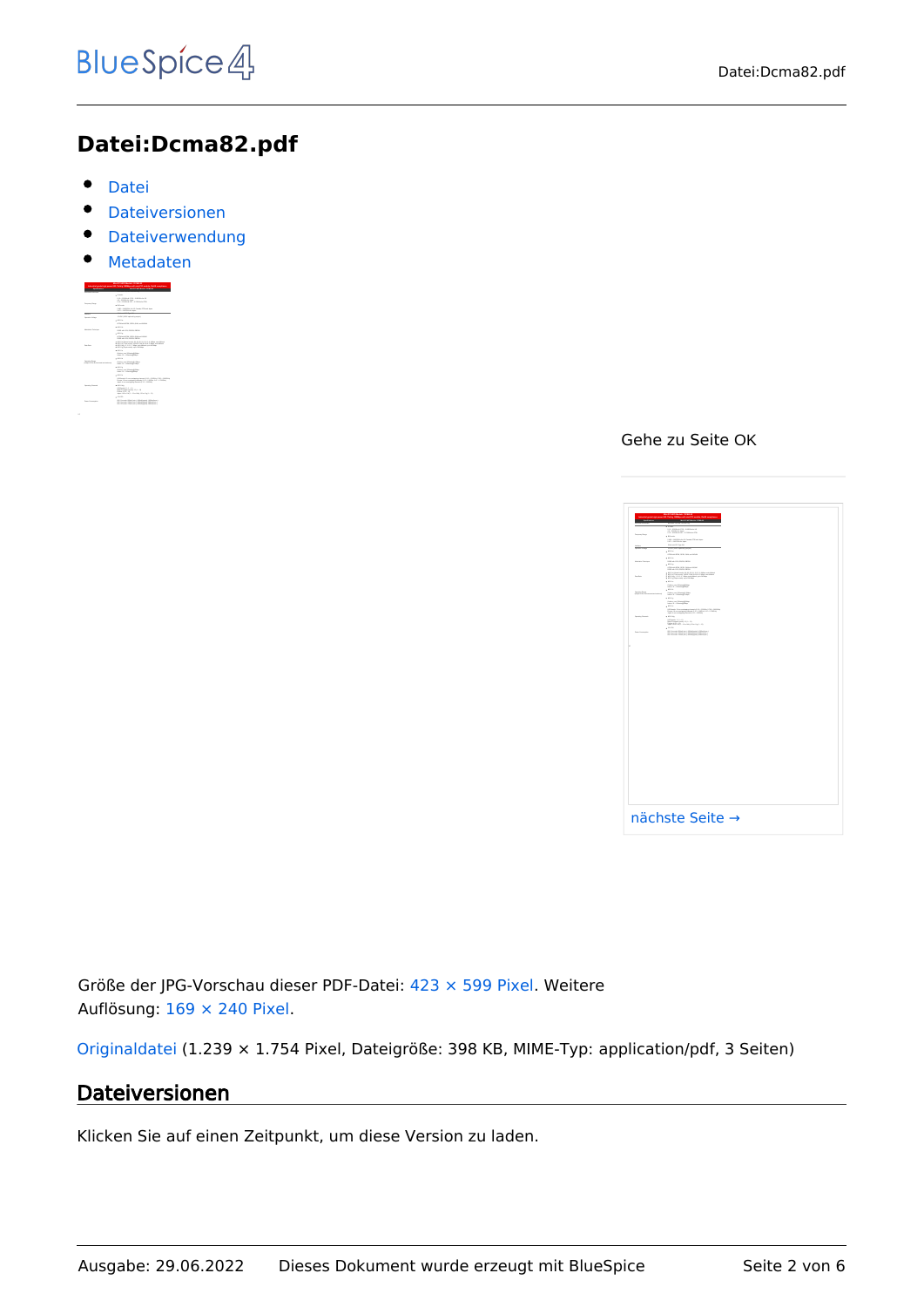# **BlueSpice4**

| <b>Version vom</b>           | <b>Vorschaubild</b>                                                                                                                                                                                                                                                                                                                                                                                                                                                                                                                                                                                                                                                                                                                                                                                                                                                                                                                                                                                                                                                                                                                                                                                                                                                                                                                                                                                                                                                                                                                                                                                                                                                                                                                         | <b>Maße</b>                                | <b>Benutzer</b>                | Kommentar |
|------------------------------|---------------------------------------------------------------------------------------------------------------------------------------------------------------------------------------------------------------------------------------------------------------------------------------------------------------------------------------------------------------------------------------------------------------------------------------------------------------------------------------------------------------------------------------------------------------------------------------------------------------------------------------------------------------------------------------------------------------------------------------------------------------------------------------------------------------------------------------------------------------------------------------------------------------------------------------------------------------------------------------------------------------------------------------------------------------------------------------------------------------------------------------------------------------------------------------------------------------------------------------------------------------------------------------------------------------------------------------------------------------------------------------------------------------------------------------------------------------------------------------------------------------------------------------------------------------------------------------------------------------------------------------------------------------------------------------------------------------------------------------------|--------------------------------------------|--------------------------------|-----------|
| aktuell 14:39, 16. Jan. 2009 | Mini-PO WPI Mini-Art (2006) AT<br>constant a policy assistance will noted for survivals. Someone<br>--------<br><b>TAXABLE PARTIES</b><br><b>AND ADDRESS FOR ASSESSMENT</b><br>the company of the company<br>Ard - Antique & h.P. - A restorate to the<br><b>CANADA BEAL</b><br><b>A STATISTIC</b><br><b>LES ARRAIGNONT CAR STAR AND</b><br>EXT - A BRAIN TO AND<br><b>WAS NAT'L THE TALE</b><br><b>State</b><br><b>SAME PART AREA TO STATE</b><br><b>CONTRACTOR</b><br>A company<br><b>STANDARD STANDARD AVE AVAILABLE</b><br>* control<br><b>HARASHA BEN MOVIE</b><br><b>WARN WITH</b><br><b>Registration</b><br><b>STATISTICS</b> WAS CITED FOR A CARD IN<br><b>Hills and John Starter, Hillston</b><br>A construction of a state of the con-<br>entropicate today installo di di si a chessa anni altra<br><b>DOM:</b><br>particular to an a france automate of a hybrid<br>the real basic mode at its between<br><b><i>Deliver due through Brital</i></b><br><b>STATE OF CHICAGO PRODUCT</b><br><b>A control</b><br><b>Distances</b><br><b><i>Deliver was interested from</i></b><br><b>ARAFA TAANGUNTAS ATATA</b><br><b>STATE OF CHANNEL</b><br>A company<br><b><i>Deliver was interested</i> from</b><br><b>STATE R. CONSUMPTION</b><br>$\sim$<br>WHERE REPORTED HER R. P. LEWIS CO., LANSING.<br>being financial program on the sense had a resum-<br>can't a re-exceptive Parties 4 to -4 month<br><b>Barbara</b><br><b>Country</b><br>Without Yours<br><b>But By Law County To Ty </b><br>state talk to 1, the Mr. teachers, in-<br><b>A LOCKER</b><br><b>By The State Printed Corp., Mid-Minister, Telegrapher</b><br><b>The Freehold</b><br>as to sup two-lock excellent seconds.<br>as 15 p.m. films out annually at an opini- | $1.239 \times 1.754, 3$<br>Seiten (398 KB) | OE2WAO (Diskussion   Beiträge) |           |

Sie können diese Datei nicht überschreiben.

### **Dateiverwendung**

Keine Seiten verwenden diese Datei.

#### Metadaten

Diese Datei enthält weitere Informationen, die in der Regel von der Digitalkamera oder dem verwendeten Scanner stammen. Durch nachträgliche Bearbeitung der Originaldatei können einige Details verändert worden sein.

| abc@ABC1                                              |  |  |  |
|-------------------------------------------------------|--|--|--|
| dcma-82 - Tech Spec                                   |  |  |  |
| PScript5.dll Version 5.2.2                            |  |  |  |
| <b>Umwandlungsprogramm</b> Jaws PDF Creator v3,3,1702 |  |  |  |
| no                                                    |  |  |  |
| 595 x 842 pts (A4)                                    |  |  |  |
| <b>Version des PDF-Formats</b> 1,3                    |  |  |  |
|                                                       |  |  |  |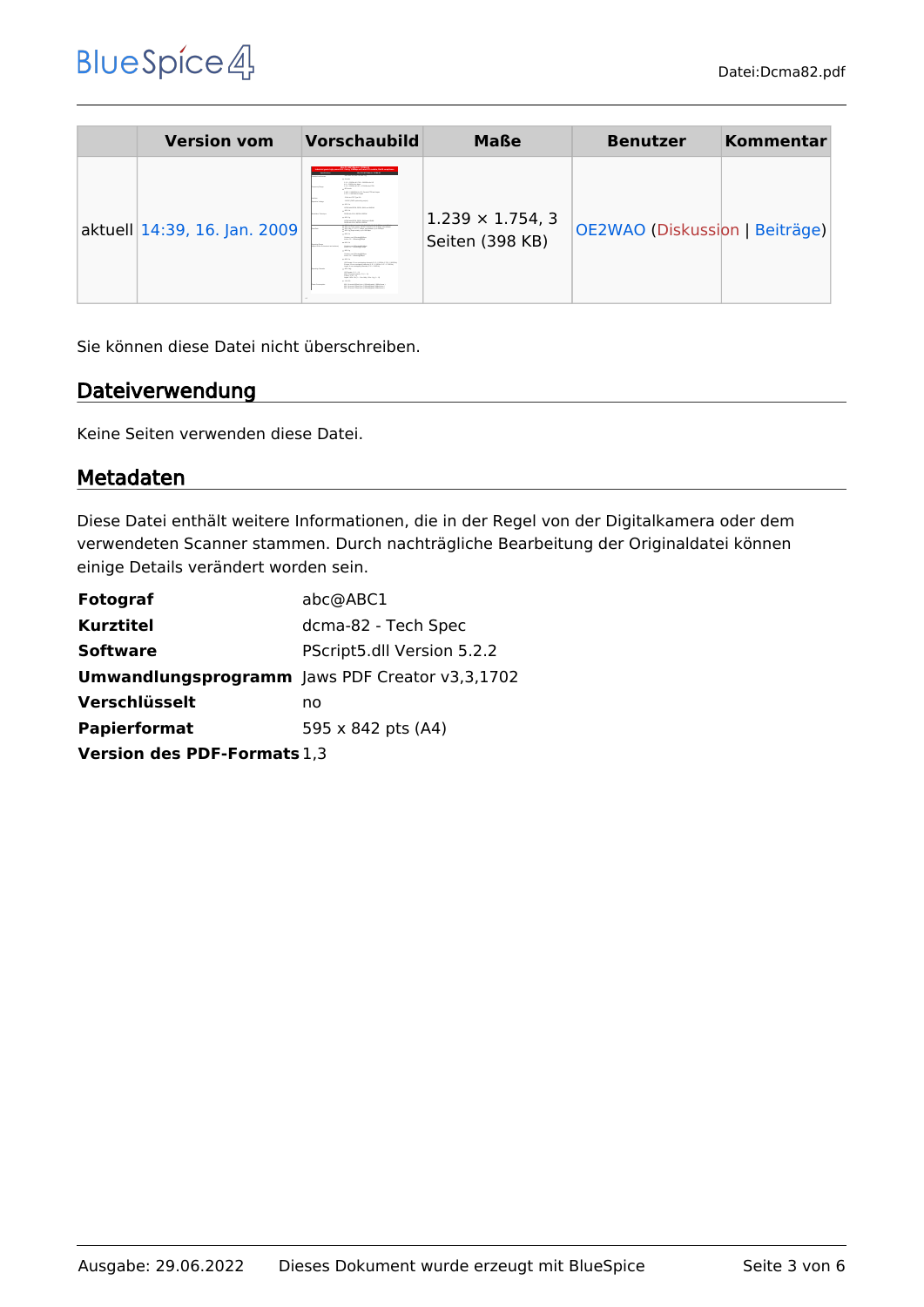## <span id="page-3-0"></span>**Michael, OE2WAO**



Name Michael, OE2WAO

<https://oe2wao.info>

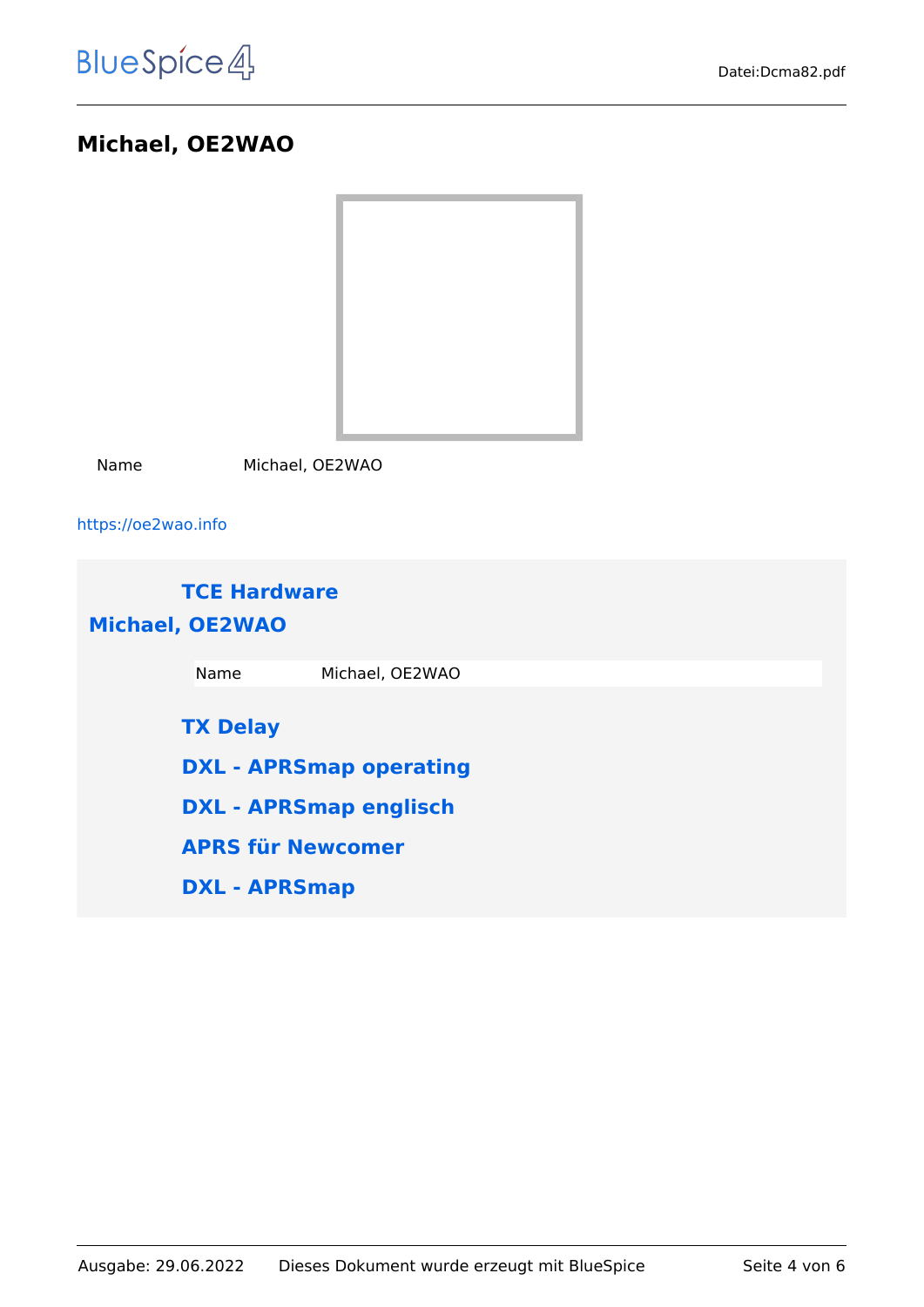## <span id="page-4-0"></span>**Datei:Dcma82.pdf**

- $\bullet$ [Datei](#page-4-1)
- [Dateiversionen](#page-4-2)
- **•** [Dateiverwendung](#page-5-0)
- [Metadaten](#page-5-1)

<span id="page-4-1"></span>

|                                                            | <b>MIGAGINATION AND LOCALITY</b><br>Industrial analy high source hid ringing highly and mix PC module. Rubit constitution                                                              |
|------------------------------------------------------------|----------------------------------------------------------------------------------------------------------------------------------------------------------------------------------------|
|                                                            |                                                                                                                                                                                        |
| -------                                                    | --------                                                                                                                                                                               |
|                                                            | 1.125                                                                                                                                                                                  |
| <b>Experts Britts</b>                                      | 5.5 - 5. Paintings 1.5 - 5. Schwarzer Ville<br><b>DOWNER HEARING</b>                                                                                                                   |
|                                                            | <b>Connect</b>                                                                                                                                                                         |
|                                                            | A 49 - A 49 West With Thingh WTA will need<br>A 471 - A 497-978-761 month                                                                                                              |
| <b>ENGINE</b>                                              | <b>MARINE PRODUCT</b>                                                                                                                                                                  |
| <b>That due of share</b>                                   | LOAN AVE ANNE LOAN                                                                                                                                                                     |
|                                                            | 1.012                                                                                                                                                                                  |
|                                                            | <b>WINDOWS ARTS ARTS AND ASSESSED</b>                                                                                                                                                  |
|                                                            | 1.011                                                                                                                                                                                  |
| <b><i>RAMAY MEAN</i></b>                                   | <b>FOR ARTIST BUTCH FOTO</b>                                                                                                                                                           |
|                                                            | $+$ and the                                                                                                                                                                            |
|                                                            | <b>WINDOWS STATE SERVICES</b><br>FOR AS THE GATE FROM                                                                                                                                  |
| <b>DATE</b>                                                | A 23 To formation the 41 to 16 To 16 Billion and Mary<br>THE FILTER PARK THE RETAIL BLUE THIS ASSISTED.<br>are real to see I seek advanced also related<br>The red business with terms |
|                                                            | $+$ and the                                                                                                                                                                            |
|                                                            | <b>Dutch of three British</b><br><b>SAV 15 - TRINGROOM</b>                                                                                                                             |
|                                                            | 2.011                                                                                                                                                                                  |
| <b><i><u>DISPONDER</u></i></b><br>where the assumption and | <b>Public Ad BENNETWALK</b><br><b>SAVID - MANUFINAL</b>                                                                                                                                |
|                                                            | 1.0111                                                                                                                                                                                 |
|                                                            | <b>Dutch of three British</b><br>new in consuming                                                                                                                                      |
|                                                            | 1.011                                                                                                                                                                                  |
|                                                            | VATASAN TEGA-AANNAS PASAN & TU-3 MAIN 578-2480000<br>Syllon 19-51-Authoris, Painters N. - 5 Miles N.P., Schmidter<br>and announced damage in careers.                                  |
| <b><i>The Art Christien</i></b>                            | 4.0178                                                                                                                                                                                 |
|                                                            | <b>Williams 15.5 Jan</b><br><b>Sher between marks 18.8 - 18.</b><br>mine arts, we<br>deal talents in the ten was made to                                                               |
|                                                            | 1.001                                                                                                                                                                                  |
| For Treatment                                              | <b>PETATUR WAS IN LINEARAN TRANSMIT</b><br>or lance land in imposed smoke-                                                                                                             |

Gehe zu Seite OK

|                            | <u>the contract of the contract of the contract of the contract of the contract of the contract of the contract of the contract of the contract of the contract of the contract of the contract of the contract of the contract </u>                                                                               |  |
|----------------------------|--------------------------------------------------------------------------------------------------------------------------------------------------------------------------------------------------------------------------------------------------------------------------------------------------------------------|--|
|                            | $\overline{\phantom{a}}$                                                                                                                                                                                                                                                                                           |  |
|                            | $\begin{aligned} 1 &\cdot 11 &\cdot 14 &\cdot 1400000 &\cdot 14.570000 &\cdot 14.5800000 &\cdot 16.10000 \\ 2 &\cdot 24.55 &\cdot 14.000000 &\cdot 16.00000 &\cdot 14.50000 &\cdot 14.000000 &\cdot 14.000000 &\cdot 14.000000 &\cdot 14.000000 &\cdot 14.000000 &\cdot 14.000000 &\cdot 14.000000 &\cdot 14.0000$ |  |
|                            | <b>Allena</b>                                                                                                                                                                                                                                                                                                      |  |
|                            | A 495 - A substitute for the fluctuate of the party and pro-<br>A 475 - A substitute for any pair                                                                                                                                                                                                                  |  |
|                            | <b>BASIC PARTS</b><br><b><i>SAN FR GUESTART</i></b>                                                                                                                                                                                                                                                                |  |
|                            | $\bullet$ mm<br>------------------                                                                                                                                                                                                                                                                                 |  |
|                            | $\sim$                                                                                                                                                                                                                                                                                                             |  |
| <b>MARINE</b>              | <b>FRAME OF GROUP AND</b><br><b>County</b>                                                                                                                                                                                                                                                                         |  |
|                            | STORAGEMENT SPW, SURVEYA ESP                                                                                                                                                                                                                                                                                       |  |
|                            | We the characterization of the state $\mathcal{M}$ as a subsequent function of the local state function of the later of the later of the later of the later of the later of the later of the later of the later of the later of th                                                                                 |  |
|                            | <b>County</b>                                                                                                                                                                                                                                                                                                      |  |
|                            | home as those does                                                                                                                                                                                                                                                                                                 |  |
| <b>HATCHER COMPANY AND</b> | <b>COLOR</b><br>have a monthly                                                                                                                                                                                                                                                                                     |  |
|                            | $\sim$                                                                                                                                                                                                                                                                                                             |  |
|                            | home our strong days                                                                                                                                                                                                                                                                                               |  |
|                            | $+$<br>.<br>Indian de Terrasandegog, chamado de a follata e foi a futura<br>Indian del mandagag d'armado de a follata de a foi del latera                                                                                                                                                                          |  |
|                            | in an                                                                                                                                                                                                                                                                                                              |  |
|                            | which<br>said $\mathcal{M}(f\circ F)$ , $\mathcal{M}(f\circ F)$ , $\mathcal{M}(g) = \mathcal{M}(f\circ F) + \mathcal{M}(f) + \mathcal{M}(f) + \mathcal{M}(f) + \mathcal{M}(f)$ ,<br>where $\mathcal{M}(f)$ , $\mathcal{M}(g)$ , it as using its<br>contract of $f$ , $\mathcal{M}(f)$                              |  |
|                            | $\cdots$                                                                                                                                                                                                                                                                                                           |  |
| energie                    | <b>RI TA SAN IRAIN (M. 1991) ENVIRONAL TANINGAL</b><br>RI TA SAN IRAIN (M. 1991) ENVIRONAL ENVIRONAL<br>RI TA SAN IRAIN (M. 1991) ENVIRONAL ENVIRONAL                                                                                                                                                              |  |
|                            |                                                                                                                                                                                                                                                                                                                    |  |
|                            |                                                                                                                                                                                                                                                                                                                    |  |

Größe der JPG-Vorschau dieser PDF-Datei: [423 × 599 Pixel](https://wiki.oevsv.at/w/nsfr_img_auth.php/thumb/a/af/Dcma82.pdf/page1-423px-Dcma82.pdf.jpg). Weitere Auflösung: [169 × 240 Pixel.](https://wiki.oevsv.at/w/nsfr_img_auth.php/thumb/a/af/Dcma82.pdf/page1-169px-Dcma82.pdf.jpg)

[Originaldatei](#page-4-0) (1.239 × 1.754 Pixel, Dateigröße: 398 KB, MIME-Typ: application/pdf, 3 Seiten)

### <span id="page-4-2"></span>Dateiversionen

Klicken Sie auf einen Zeitpunkt, um diese Version zu laden.